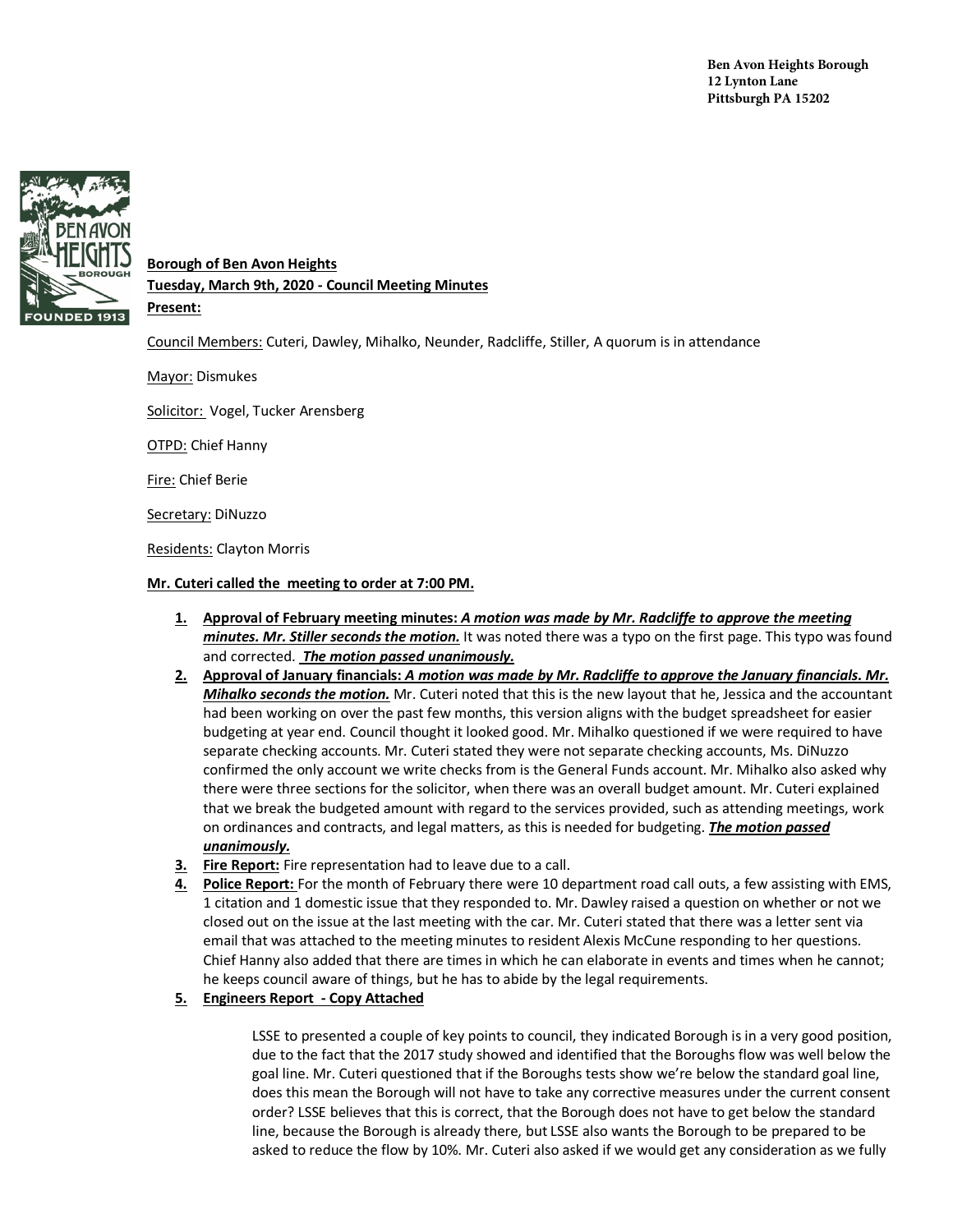#### **Ben Avon Heights Borough 12 Lynton Lane Pittsburgh PA 15202**

complied with the first consent order. LSSE does not believe we would get a consideration towards the new consent order as a reward for complying fully with the first consent order. They also believe there would be no consideration as the second agreement is a longer period of 6 years, as the first was only 2.

Mr. Vogel noted that at his firm, one of the attorneys attended a meeting with the Wet weathers project attorneys, and his understanding is that there are a few options the Borough can do: One is to reduce the amount of inflow and infiltration into the SSS (sanitary storm sewer) with a 10% project. Or, provide payments to another ALCOSAN customer municipality, to assist that municipality to implement inflow and infiltration reduction process project, equivalent to the amount it would cost the Borough to implement a 10% project; or enforce ordinances regulating the testing of private sewers. Mr. Vogel understands that if we choose the first option, then we can also get a credit for a 5% reduction of flow, if we can demonstrate through an engineer's report within the 48 months prior to the execution of the latest consent order, achieved a reduction of the inflow and infiltration rate and it's SSS by 5% , is this correct? LLSE confirmed that that interpretation is correct. Many council members raised concerns about whether there will even be a chance for negotiation or not once the document is released to the Borough in April.

Mr. Mihalko had a question on the notes in one of the provided reports from LSSE. In the notes in talks about the Boroughs sewer system and its gravity flow and there are no pump stations, which he interpreted as no public pump stations. But he wondered if that included private pumping stations as he has seen some E1 grinder pumps in the area but are unsure if they are pumping into our system. Mr. Cuteri noted that some residents do have them as they have gone off septic.

Mr. Stiller questioned if there were any other phases that we know of, is there a phase 3? Phase 4? Is there a cap on when the consent is going to be finished? Mr. Dismukes stated that you can assume there is one more as Phase 2 is 6 years long, which does not match the agreement term between ALCOSAN and the department of justice.

**b.) Sewer Line repair budget:** LSSE provided a draft plan which summarized the CCTV work visually and identified the cost for class 4&5 defects which there were a few more than LSSE had anticipated. The good news is the sewers are in good enough shape where they can just line and not dig up and replace the lines. There also needs to be 1–2-man holes added. Mr. Dismukes asked where these lines were located in the Borough. LSSE stated that there was a section of sewer on Cambridge, 2 sections on Briar Cliff, 2 sections on Banbury and 1 section between Briar Cliff and Banbury. Mr. Cuteri questioned why we needed to line the pipes with defects. LSSE stated that class 4&5 defects are basically cracking all the way around the pipe in multiple locations and there are even sections of the pipe missing. The section between Banbury and Briar Cliff, and the section on Briar Cliff are the worst on the list, so if the Borough would prefer to break this project up, LSSE suggests starting there.

Mr. Cuteri stated he would like to wait and see the final consent order and see if this project or part of the project can get approved towards the new consent order. He would prefer to break this project up over 2-4 years. Mr. Dismukes asked what the expected life of the lining of the pipes were. LSSE stated that the lining of the pipes is 50 years as it's basically a brand-new plastic pipe inside the existing clay pipe. The spot liners tend to be problematic. Mr. Stiller questioned what the reduction of flow would be with the piper lining. LSSE stated that depending on the cracks and leaks some have significantly reduced the flow, others not so much. Mr. Cuteri stated this was helpful and would like to re-visit this project after the consent is released so we have a better sense of what is going on. We'll also do another CCTV this summer. LSSE confirmed they will schedule another CCTV for the Borough when the weather gets better.

**c.) Road Bid:** LSSE noted there is one item on the bids that caused some confusion, but they noted that the way the 1<sup>st</sup> contractor bid, they submitted as a credit. Stratford, Devon, Kent and Biddeford were the original planned streets for 2021. It was noted that this would bring the cost to a little over \$2000,000. Mr. Cuteri noted council did not budget that much for this project for 2021. Council debated on which of the roads in phase 1 were the most important. Ms. DiNuzzo noted that in December 2020, council moved \$100,000 from the General Fund to the Reserve Fund. Mr. Cuteri asked what the most recent balance was in the Reserve Fund account. Ms. DiNuzzo stated that as of February there was a balance of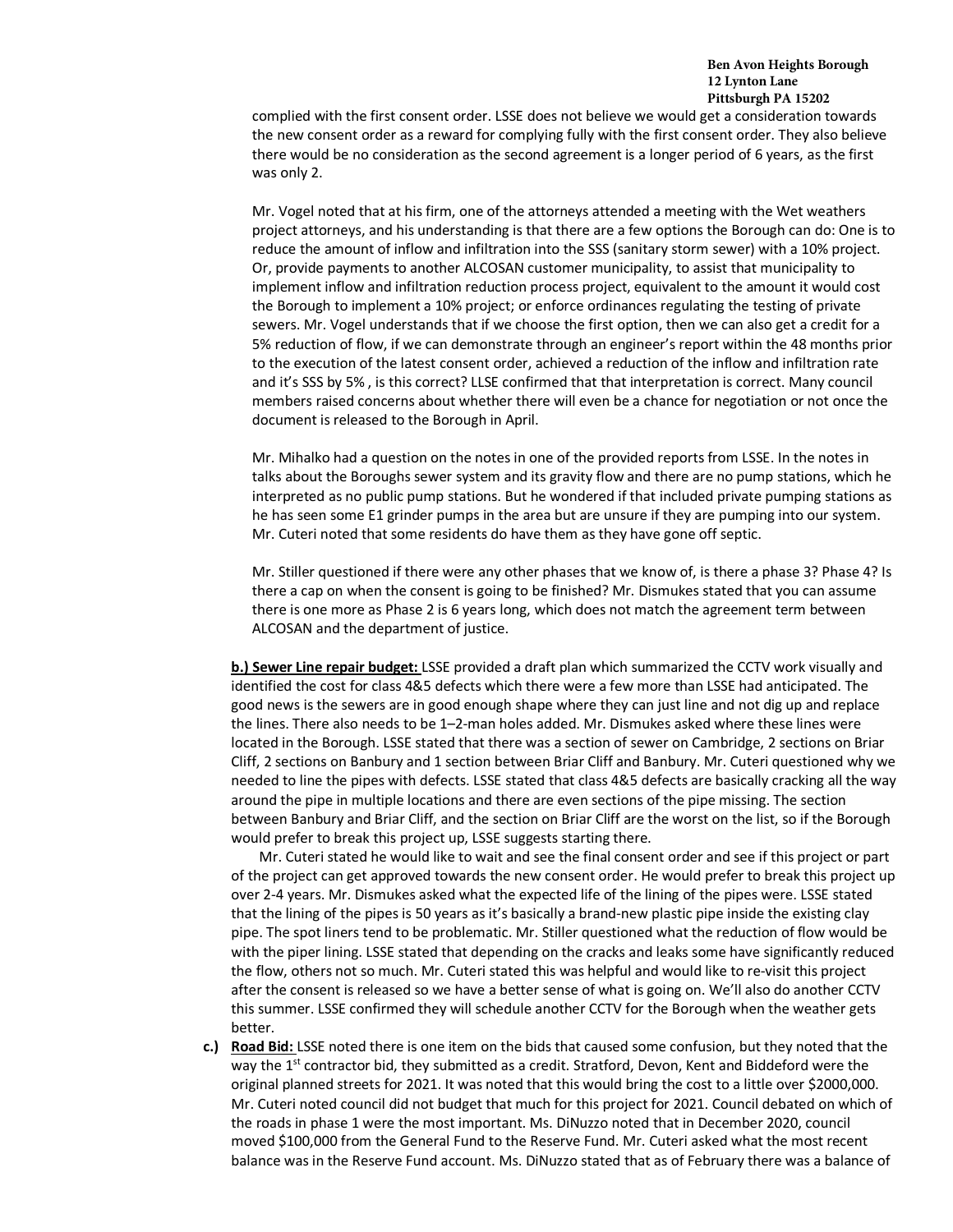**Ben Avon Heights Borough 12 Lynton Lane Pittsburgh PA 15202**

\$534,573.42. After much discussion and debate, council decided to amend the 2021 budget and move the \$37,000 from the reserve fund to the road construction of 2021. *A motion was made by Mr. Stiller. To amend the 2021 budget by \$37,000 from the reserve fund to the general fund to fund the 2021 road project. Mr. Radcliffe seconds the motion, the motion passed with Mr. Mihalko opposed.* Mr. Cuteri also noted that he did not think this was a good idea to transfer funds from the Reserve back into the General Fund as we are trying to build that account up. Mr. Dawley would like the \$37,000 to be put back into the reserve for 2022 and council was in agreeent. *A motion was made by Mr. Radcliffe to accept the bid from Liberoni as the lowest bid for the road project. Mrs. Neunder seconds the motion. The motion passed with Mr. Mihalko opposed.* 

- **6. Public Comment:** There was no public comment
- **7. Review and approval of 2020 annual report:** Many council members needed more time to review the document before it could be approved. Will table this for April.
- **8. Appoint new Zoning Hearing Board members for new terms:**
	- **a. David Raves 2021-2024**
	- **b. Michael Rovitto 2021-2023**
	- **c. Clayton Morris 2021-2022**

*A motion was made by Mr. Radcliffe to approve the Zoning Hearing Board members with their new terms. Mr. Stiller seconds the motion. The motion passed unanimously.* 

- **9. Zoning applications:** For the month of February there was one submission: 17 Oxford for a deck.
- **10. Verizon agreement:** Ms. DiNuzzo informed council that she spoke with Verizon's solicitor Brendon Picket, who will be sending the new agreement over within the next week. He stated the agreement is very standard. Ms. DiNuzzo also noted she will pass the agreement along to Mr. Vogel as soon as she receives it.
- **11. Parks and Rec:** Mr. Radcliffe made a note while walking around the neighborhood that many properties do not have as many leaves as previous years. He suggested that we do not have the Spring pick up to save some money, and put it back into the fall rotation. Council decided they would like to keep the spring leaf pick up for the 2<sup>nd</sup> week of April.
- **12. Executive session:** There will be no executive session this evening.

Meeting ended at 8:45 pm

The next scheduled meeting is April 13th, 2020 at 7:00 pm at Shannopin Country Club.

Jessica DiNuzzo, Secretary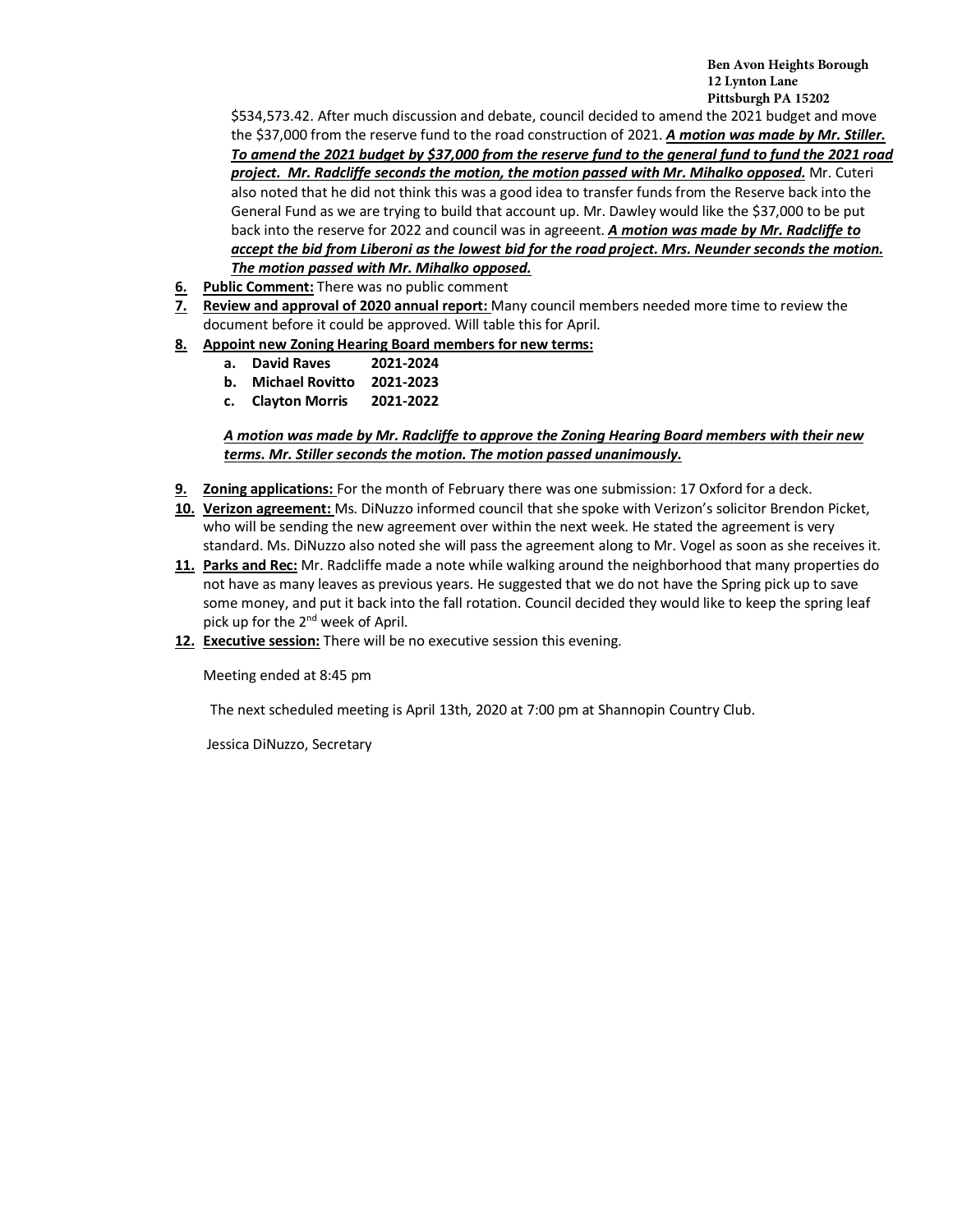

*MEMO*

846 Fourth Avenue, Coraopolis, PA 15108 (412) 264-4400 . (412) 264-1200 Fax

| TO: Ben Avon Heights Borough                                | DATE:                | March 2, 2021 |
|-------------------------------------------------------------|----------------------|---------------|
| FROM: Kevin A. Brett, P.E.<br>John R. Heyl, P.E., CPESC     | S. O. No.: $0452-01$ |               |
|                                                             | $cc$ :               |               |
| SUBJECT: March 9, 2021 Meeting<br><b>Engineering Report</b> |                      |               |

Following is a summary of the engineering services provided since the last Engineering Report:

## **1. Administrative Consent Order (ACO):**

*On June 16, 2020 the Borough submitted a Sewer Cap Extensions request that included 15 additional taps within Ben Avon Heights Borough. PaDEP approved the Interim CAP extension until December 31, 2020. A draft letter was provided that requests extension of the interim Corrective Action Plan (CAP) and Tap Allocation Plan (TAP) until June 30, 2021.* 

*A Phase II COA is anticipated to be released in next two weeks, which would likely include a requirement for a 10% reduction in flows incorporated into Order.* **LSSE to present current information regarding the Phase II COA at the March 2021 meeting. Awaiting release sometime in March.** 

*Borough Council approved the update to the Operations and Maintenance Plan at the May 2020 meeting. Work was awarded to Robinson Pipe Cleaning Company in the amount of \$39,072.50 as noted in letter dated August 13, 2020.**The Year 1 CCTV work has been completed and a digital copy of the results has been provided to LSSE. Robinson Pipe to submit hard copies of the results to the Borough. LSSE has reviewed the videos and has prepared a summary results figure that also includes results from the MPHS task. A repair scope for the Year 1 area including an Opinion of Probable Cost has been drafted and is currently under review.* **LSSE transmitted the summary of the CCTV and Cleaning to the Borough on February 19, 2021.** 

*This project may be eligible for partial reimbursement through the ALCOSAN GROW Grant Program, and would also likely satisfy the requirements of the anticipated Phase II COA.*

### **2. MS4 Permit:**

*PaDEP issued MS4 Waiver Approval letter on April 24, 2018.* **Next permit cycle is September of 2022.**